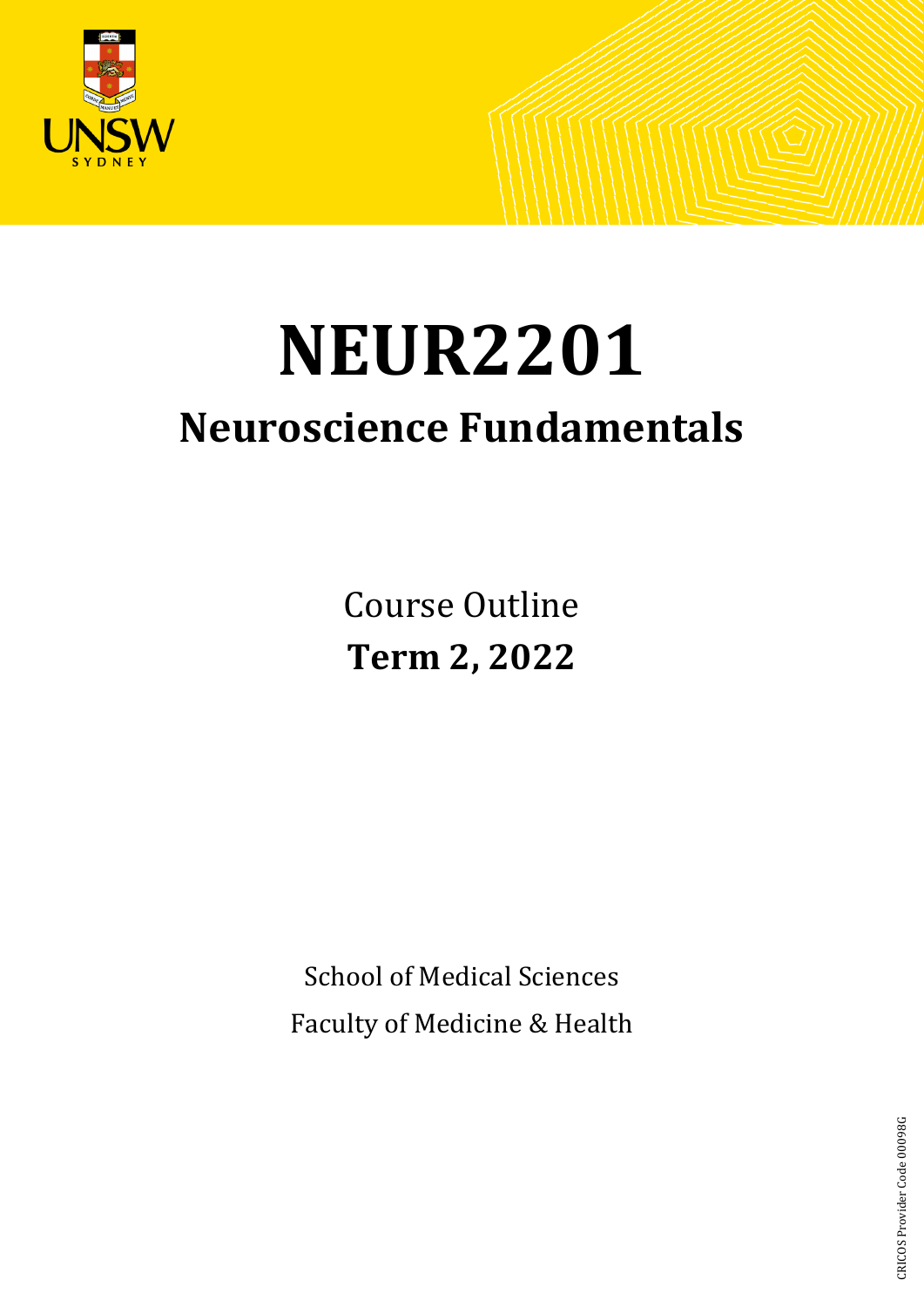# **Table of Contents**

| 1. Staff                                                          | 3              |
|-------------------------------------------------------------------|----------------|
| 2. Course information                                             | 3              |
| 2.1 Course summary                                                | $\overline{4}$ |
| 2.2 Course aims                                                   | 5              |
| 2.3 Course learning outcomes (CLO)                                | 5              |
| 2.4 Relationship between course learning outcomes and assessments | 5              |
| 3. Strategies and approaches to learning                          | 6              |
| 3.1 Learning and teaching activities                              | 6              |
| 3.2 Expectations of students                                      | 7              |
| <b>Ethics for practical classes</b>                               | 7              |
| 4. Course schedule and structure                                  | 8              |
| 5. Assessment                                                     | 9              |
| 5.1 Assessment tasks                                              | 9              |
| 5.2 Assessment criteria and standards                             | 9              |
| 5.3 Submission of assessment tasks                                | 10             |
| 5.4. Feedback on assessment                                       | 10             |
| 6. Academic integrity, referencing and plagiarism                 | 11             |
| 7. Readings and resources                                         | 11             |
| 8. Administrative matters                                         | 12             |
| 9. Additional support for students                                | 12             |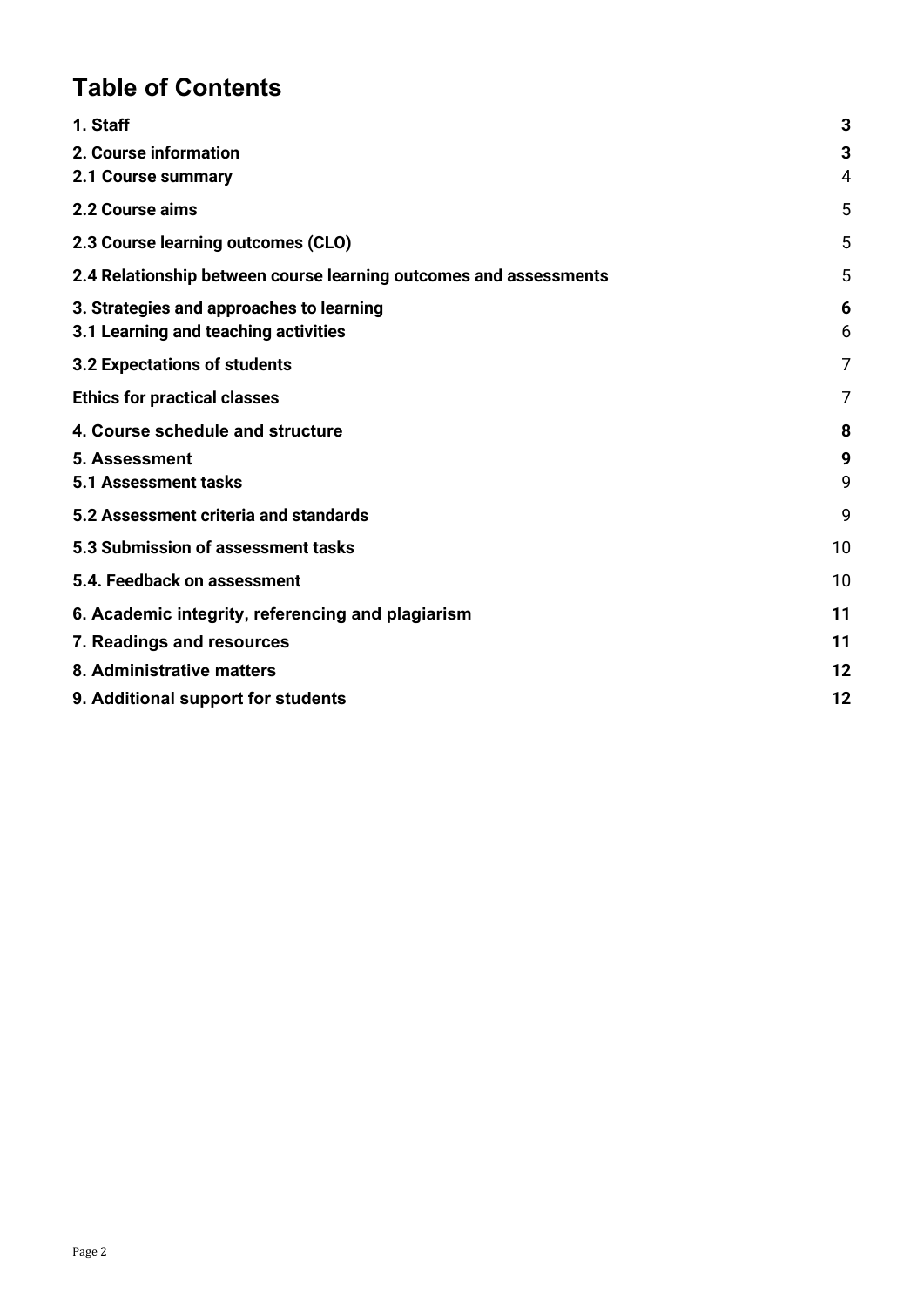# <span id="page-2-0"></span>**1**. **Staff**

| <b>Position</b>    | <b>Name</b>                                                                                             | <b>Email</b>                         | <b>Consultation times</b><br>and locations             | <b>Contact Details</b> |
|--------------------|---------------------------------------------------------------------------------------------------------|--------------------------------------|--------------------------------------------------------|------------------------|
| Course<br>Convenor | Dr Jennie<br>Cederholm                                                                                  | j.cederholm@uns<br>w.edu.au          | Rm 350, Level 3SW,<br><b>Wallace Wurth</b>             | SoMS - Physiology      |
|                    |                                                                                                         |                                      | building                                               | Phone: 9065 1809       |
| Convenor           | Course Co-   A/Prof Andrew<br>Moorhouse                                                                 | A.Moorhouse@un<br>sw.edu.au          | Rm 302, Level 3NW,<br><b>Wallace Wurth</b>             | SoMS - Physiology      |
|                    |                                                                                                         |                                      | building                                               | Phone: 9065 5503       |
| Lecturer           | A/Prof Richard<br>Vickery                                                                               | richard.vickery@u<br>nsw.edu.au      | Rm 301, Level 3NW,<br><b>Wallace Wurth</b>             | SoMS - Physiology      |
|                    |                                                                                                         |                                      | building                                               | Phone: 9065 5283       |
| Lecturer           | <b>A/Prof Pascal</b><br>p.carrive@unsw.e<br><b>Wallace Wurth</b><br>Carrive<br><u>du.au</u><br>building | Rm 328, Level 3East                  | SoMS - Anatomy                                         |                        |
|                    |                                                                                                         |                                      | Phone: 9385 2467                                       |                        |
| Lecturer           | A/Prof Lu Liu                                                                                           | Lu.Liu@unsw.edu.<br>au               | Level 3East Wallace<br>Wurth building                  | SoMS - Pharmacology    |
|                    |                                                                                                         |                                      |                                                        | Phone: 9385 8762       |
| Lecturer           | Dr Kelsey<br>Zimmermann                                                                                 | k.zimmermann@u<br>nsw.edu.au         | School of Psychology                                   | School of Psychology   |
| Lecturer           | Dr John Power                                                                                           | john.power@unsw                      | Rm 356, Level 3SW,<br><b>Wallace Wurth</b><br>building | SoMS - Physiology      |
|                    |                                                                                                         | .edu.au                              |                                                        | Phone: 9065 1809       |
| Lecturer           | Dr Miriam<br><b>Matamales</b>                                                                           | m.matamales@un<br>sw.edu.au          | Level 4 Mathews<br><b>Building</b>                     | School of Psychology   |
|                    |                                                                                                         |                                      |                                                        | Phone: 9385 1810       |
| Lecturer           | A/Prof Ingvars<br><b>Birznieks</b>                                                                      | ingvars.birznieks $@$<br>unsw.edu.au | Level 3NW, Wallace<br>Wurth building                   | SoMS - Physiology      |
|                    |                                                                                                         |                                      |                                                        | Phone: 9065 1598       |
| Lecturer           | Dr Georg von<br>Jonquieres                                                                              | g.jonquieres@uns<br>w.edu.au         | Rm 350, Level 3SW,<br><b>Wallace Wurth</b><br>building | SoMS - Physiology      |
|                    |                                                                                                         |                                      |                                                        | Phone: 9385 2376       |

# <span id="page-2-1"></span>**2. Course information**

Units of credit: 6 UOC

Pre-requisite(s): 36 UOC, which must include 12 UOC of BABS / BIOS courses (or equivalent DPST courses) OR 12 UOC of PSYC courses.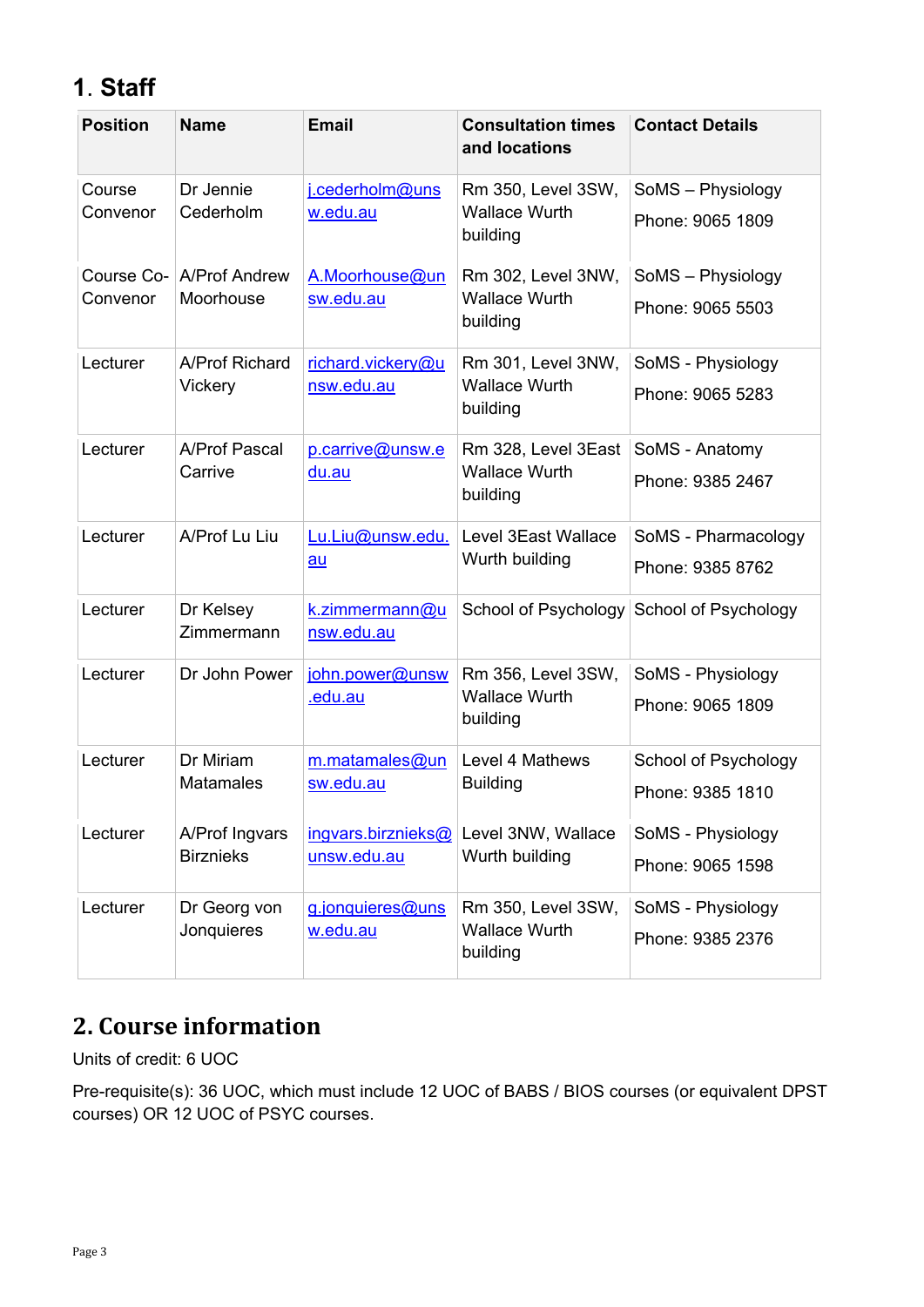**Teaching times and locations:** 

*Please note the teaching structure is different from prior years due to the COVID-19 pandemic and ongoing development of delivery approaches, staffing and content. In 2022, we will run all activities face to face, except for lectures. Lectures will be online via a combination of asynchronous and synchronous delivery. As per UNSW guidelines all face-to-face activities require a face mask.*

Four two-week modules around a topic in Neuroscience. Each fortnightly module typically consists of:

- **1x synchronous (live) and 3x asynchronous (pre-recorded) online lectures with a live feedback Q&A session in the seminars.** We aim for this to be equivalent to the traditional structure of 4 x 1-hour face-to-face lectures with some time to chat to lecturers between and after classes. The face-to-face Q&A session is rostered on the Monday (11-12pm) seminar time slot in week 2 of each module.
- **Eace-to-face practical activity.** A 3-hour practical class related to that fortnight's topic on every other Tuesday (10-1pm, or 2-5pm). Activities will vary and include a focus on specific techniques with practicing scientists, examining brain slides, analysing data, and online prac simulations. Details and further descriptions are on Moodle.
- A 2-hour **face-to-face tutorial** on every other Tuesday (10-12pm, or 2-4pm). Tutorials comprise a variety of activities aiming to re-inforce or complement the module theme and includes review or revision of the module content.
- A 2-hour fortnightly **face-to-face progress assessment** using the online Inspera quiz and (Moodle) workshop tool, held on Thursdays at the end of each Module (11-1pm, or 2-4pm). This includes some experience in critical evaluation via peer assessment, for which we have a special practice session in week 1.
- Week 1 is an **Introductory module** on the core elements of the brain, with 1x synchronous (live) online lecture and 1x asynchronous pre-recorded online lecture, a face-to-face practical class and a face-to-face progress assessment activity.

Please review the online timetable for teaching times and locations:

*<http://timetable.unsw.edu.au/2022/NEUR2201.html>*

The best place to see the latest course timetable is on the NEUR2201 Moodle website.

## <span id="page-3-0"></span>**2.1 Course summary**

Have you ever wondered what's inside your brain? Or why we see colours? Or why too much stress is bad for you? Or what controls our movements? The brain is like a super-computer that controls every aspect of the body, and it uses the nervous system as a network to relay information to parts of our body based on information from our internal and external environment.

In this introductory, multi-disciplinary, course we will unpack some of the "big questions" in neuroscience and try to understand the brain.

Each fortnight you will get the opportunity to explore a specific topic in neuroscience by engaging with discipline experts, participating in hands-on experiments and by working collaboratively with your peers. You will approach each topic from a scale ranging from molecular to cellular processes, through to the level of the whole animal. You will also develop an understanding of the strengths and limitations of current methods used to investigate problems in neuroscience.

By engaging in a team assignment, you will explore a Neuroscience topic of your choice and consider how complex research can be effectively and fairly communicated. Some previous topics have included how social media addiction rewires the brain; how classical music improves intelligence in infants, or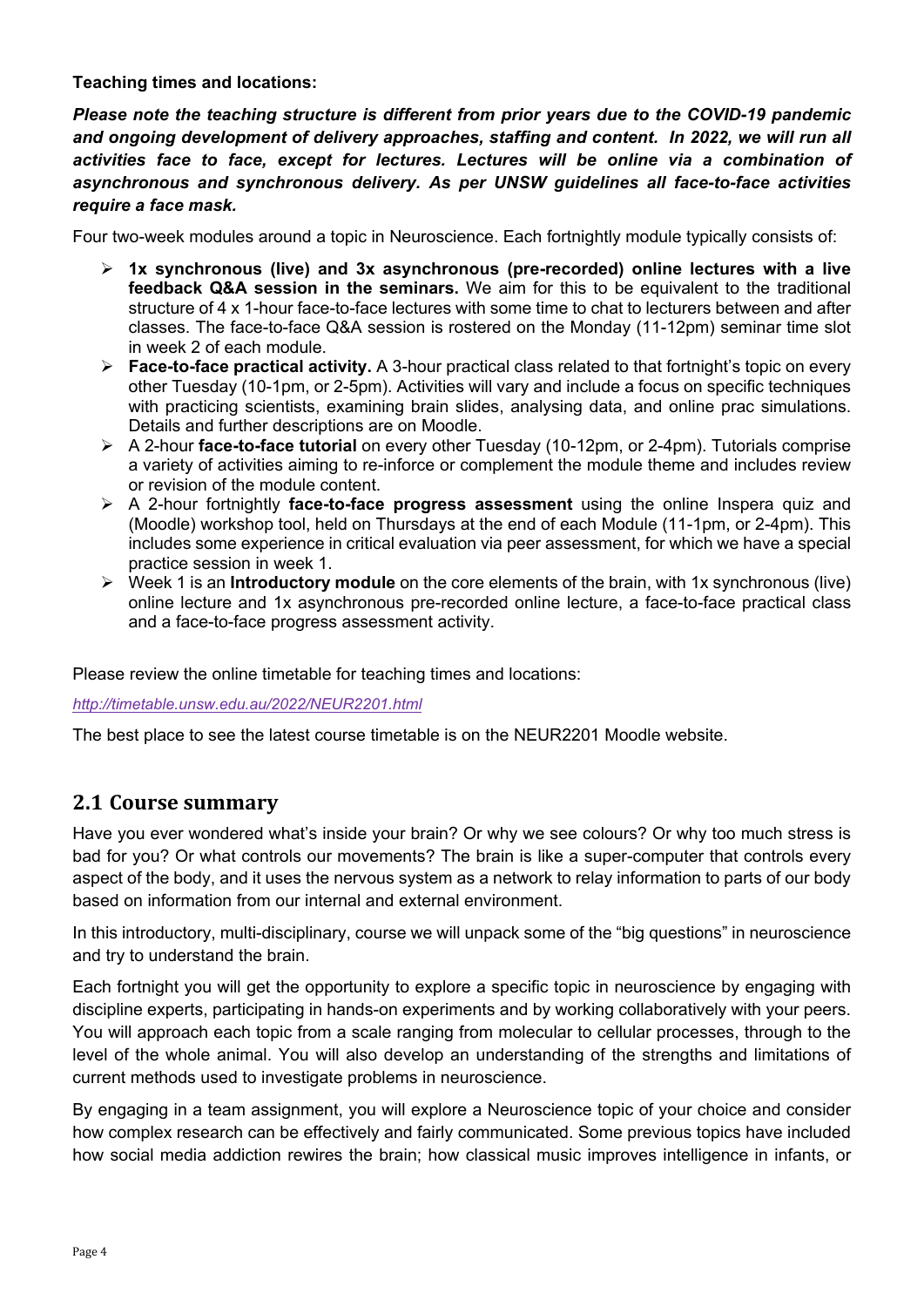how effective psilocybin (*aka* magic mushrooms) can be in treating depression. This will develop your skills in information literacy, critical thinking and communication.

Fortnightly progress assessments will allow you to stay on top of the coursework and identify gaps in your knowledge and comprehension.

By the end of the course you will have a solid understanding of the fundamentals of neuroscience, and the methods used to investigate problems in neuroscience. The foundational knowledge you gain in this course will facilitate further study in discipline-focussed, more advanced, neuroscience subjects.

## <span id="page-4-0"></span>**2.2 Course aims**

The overall aim of the course is to introduce students to the study of Neuroscience through a focus on current Neuroscience topics. Each topic is approached from different discipline perspectives, and from a scale ranging from molecular and cellular processes, through to the level of the whole animal. We aim for this course to provide a solid introduction to neuroscience that will facilitate further study in discipline focussed, more advanced, Neuroscience subjects.

## <span id="page-4-1"></span>**2.3 Course learning outcomes (CLO)**

At the successful completion of this course you (the student) should be able to:

**CLO1:** Demonstrate an **understanding** of the broad scope of neuroscience by communicating examples of how different disciplines contribute to the study of a common challenge in Neuroscience.

**CLO2**: Demonstrate an **understanding** of the major cellular and whole animal features related to areas such as Neurotrauma, Epilepsy, Plasticity and Addiction, Stress, and Motor Control Disorders.

**CLO3:** Demonstrate **insight** into the methods by which problems in neuroscience are investigated through a basic description of questions that may be addressed by such approaches and some limitations on the interpretations of this experimental data.

**CLO4:** Demonstrate **expertise** in locating and appraising information and succinctly presenting conclusions related to these enquiries by integrating media and scientific literature around a specific Neuroscience topic and presenting these conclusions in written and oral form.

**CLO5:** Demonstrate **skills in working collaboratively** within a small group by identifying strengths and weaknesses related to your teamwork experience and producing a coherent and well-integrated group project.

## <span id="page-4-2"></span>**2.4 Relationship between course learning outcomes and assessments**

**NEUR2201** is a stage two course administered by the School of Medical Sciences. It is delivered across 9 teaching weeks in term 2, with synchronous and asynchronous learning activities and teaching equivalent to about five hours per week. Students can undertake NEUR2201 upon successful completion of 36 UoC, which must include 12 units of background courses in BABS, BIOS or PSYC, with many students completing the useful background courses: ANAT2511, BIOC2102, PHSL2101 and/or PSYC2081. NEUR2201 is a compulsory part of the neuroscience study plan in Advanced Science (NEURA13972) and in Science (NEURS13970) but is open to other students interested in neuroscience.

NEUR2201 is structured into an introductory week followed by four fortnight-long modules delivered by experts in their field. Each module includes a series of lectures, seminars, laboratory experience, tutorials and progress assessment. This format allows us to tackle some of the "big questions" in neuroscience.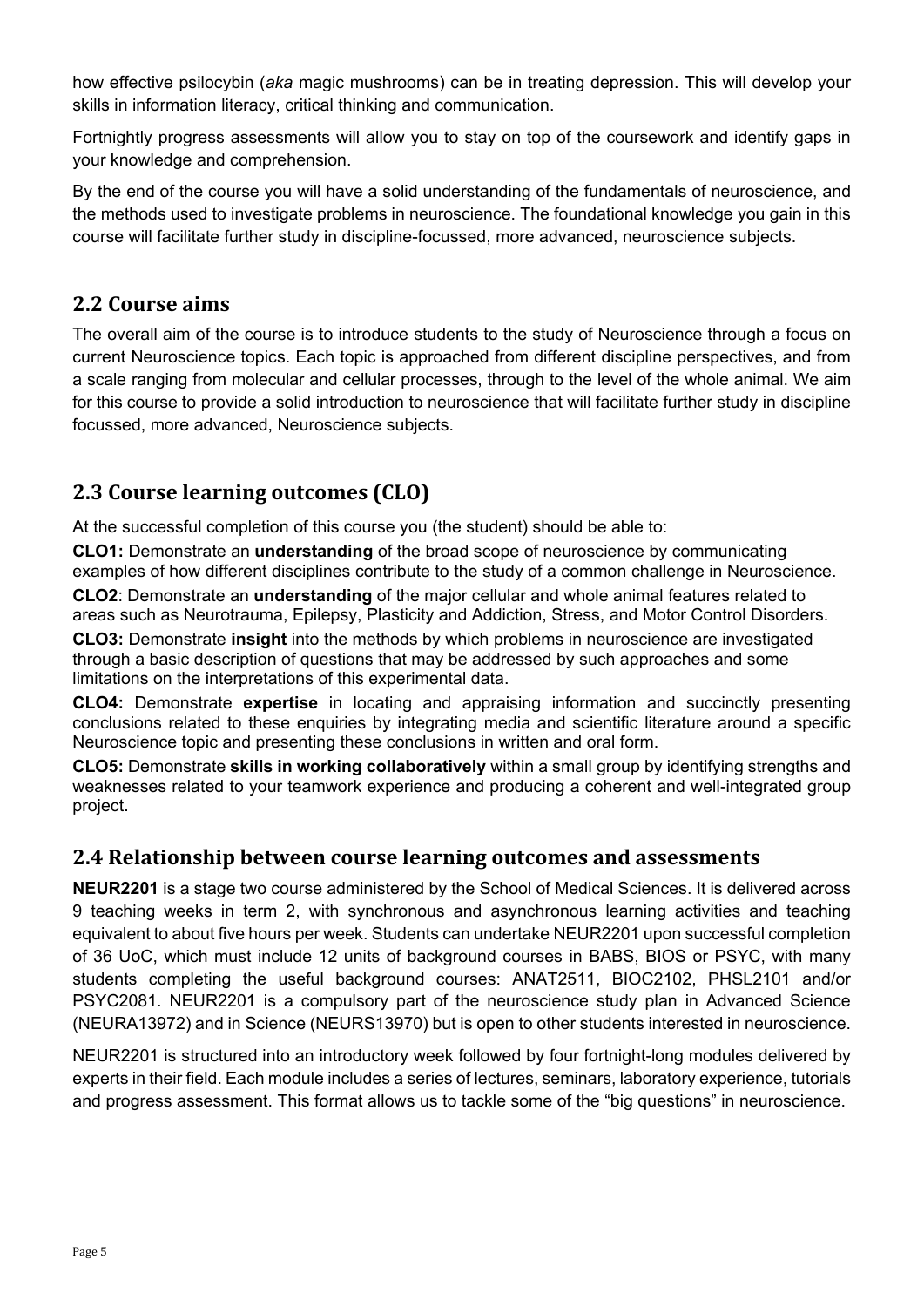| <b>Course</b><br>Learning<br><b>Outcome</b><br>(CLO) | <b>LO Statement</b>                                                                                                                                                                                                                                                                            | <b>Related Tasks &amp; Assessment</b>                                                          |
|------------------------------------------------------|------------------------------------------------------------------------------------------------------------------------------------------------------------------------------------------------------------------------------------------------------------------------------------------------|------------------------------------------------------------------------------------------------|
| CLO <sub>1</sub>                                     | Demonstrate an <i>understanding</i> of the<br>broad scope of neuroscience by<br>communicating examples of how different<br>disciplines contribute to the study of a<br>common challenge in Neuroscience.                                                                                       | - Ongoing on-line assessment quizzes<br>- Short answer practice & peer marking<br>- Final exam |
| CLO <sub>2</sub>                                     | Demonstrate an understanding of the<br>major cellular and whole animal features<br>related to areas such as Neurotrauma,<br>Epilepsy, Plasticity and Addiction, Stress,<br>and Motor Control Disorders.                                                                                        | - Ongoing on-line assessment quizzes<br>-Short answer practice & peer marking<br>- Final exam  |
| CLO <sub>3</sub>                                     | Demonstrate insight into the methods by<br>which problems in neuroscience are<br>investigated through a basic description of<br>questions that may be addressed by such<br>approaches and some limitations on the<br>interpretations of this experimental data.                                | - Ongoing on-line assessment quizzes<br>- Short answer practice & peer marking<br>- Final exam |
| CLO <sub>4</sub>                                     | Demonstrate expertise in locating and<br>appraising information and succinctly<br>presenting conclusions related to these<br>enquiries by integrating media and<br>scientific literature around a specific<br>Neuroscience topic and presenting these<br>conclusions in written and oral form. | - Group project Neuroscience in the<br>Media                                                   |
| CLO <sub>5</sub>                                     | Demonstrate skills in working<br>collaboratively within a small group by<br>identifying strengths and weaknesses<br>related to your teamwork experience and<br>producing a coherent and well-integrated<br>group project.                                                                      | - Group project Neuroscience in the<br>Media                                                   |

# <span id="page-5-0"></span>**3. Strategies and approaches to learning**

## <span id="page-5-1"></span>**3.1 Learning and teaching activities**

The philosophy underpinning this course and its Teaching and Learning Strategies is based on ["Guidelines on Learning that Inform Teaching at UNSW".](https://wiki.nsg.unsw.edu.au/download/attachments/213024840/Guidelines%20on%20learning%20that%20inform%20teaching%20at%20UNSW.pdf?version=1&modificationDate=1520298311000&api=v2) The teaching of Neuroscience Fundamentals is based on conceiving neuroscience as a core field of knowledge to which many different disciplines contribute. The course is structured in two-week modules that cover topics that are fundamental, but still active frontiers of investigation. Each topic is taught by several members of faculty drawn from different disciplines. In this way the scope and range of approaches in tackling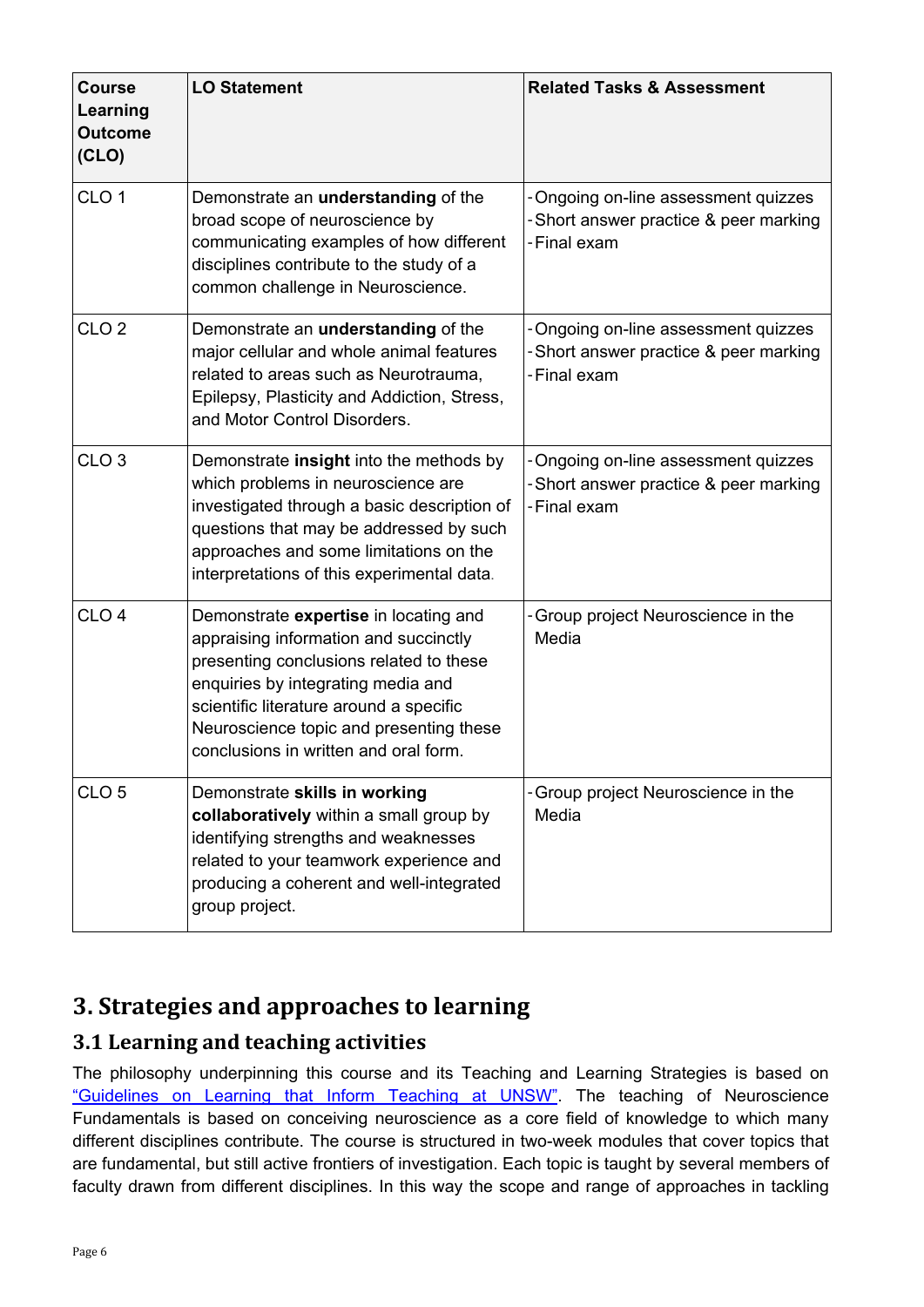major issues in neuroscience are made clear. Neuroscience is primarily an experimental discipline and so a proper appreciation of neuroscience requires an understanding of both what is known, and of the limitations imposed by our study tools.

**Lectures** provide the concepts and theory essential for understanding neuroscience. Lectures are online, synchronous and asynchronous.

The **practical classes** inform on the research techniques and analytical skills related to the topic. These classes are face-to-face.

The **tutorials** are a mix of case presentations, video material, critical analysis of literature and informal discussion to support the exploration of the material in more depth. Tutorials are face-to-face.

**Seminars** allow for lecture and practical class revision and include a Q&A with the lecturers for that module. Seminars are face-to-face.

Tutorials and review sessions allow more interactive learning. A large part of the learning and teaching approach is working with your peers on neuroscience related topics.

The primary source of information for this course is the material delivered in lectures, tutorials and practicals, but effective learning can be enhanced through self-directed use of other resources such as textbooks. It is up to you to ensure you perform well in each part of the course; preparing for classes; completing assignments; studying for assessments and exams and seeking assistance to clarify your understanding.

## <span id="page-6-0"></span>**3.2 Expectations of students**

Students are reminded that UNSW recommends that a 6 units-of-credit course should involve about 150 hours of study and learning activities. The formal learning activities total approximately 50 hours throughout the term and students are expected (and strongly recommended) to do at least the same number of hours of additional study.

Students are expected to attend 100% of tutorials, practicals and assessment classes. Class rolls will be marked in the tutorials, practicals and assessment activities. If you are not able to attend these classes, you will have to apply for special consideration (see section 5.3).

#### <span id="page-6-1"></span>**Ethics for practical classes**

Practicals involving the use of animal or human specimens are a privilege and must be treated with respect and professionalism. It is important to appreciate that all experiments reviewed in the practical classes involving the use of animal or human specimens have been conducted with approval from UNSW or equivalent ethics committees and adhere to the [Australian code of practice for the care and](https://www.nhmrc.gov.au/guidelines-publications/ea28)  [use of animals for scientific purpose](https://www.nhmrc.gov.au/guidelines-publications/ea28)s, and the National Statement of Ethical Conduct in Human [Research. Students are expected to adhere to these codes and practices.](https://www.nhmrc.gov.au/about-us/publications/national-statement-ethical-conduct-human-research-2007-updated-2018) 

Students must take due care with biological and hazardous material and make sure all equipment is left clean and functional. Those unwilling to follow these basic laboratory rules will be marked absent. **Enclosed shoes and face masks are compulsory in all practical classes.** These must completely cover the feet. **Some labs will require lab coats and goggles**. Punctual arrival is expected, and you are required to check-in using the Service NSW app once you enter the class. Practical classes that involve student participation may require the subject to sign a witnessed, informed consent form.

Please see Moodle and the Practical Lab Manuals for details and resources about each practical class and its Health and Safety requirements, and any pre-reading.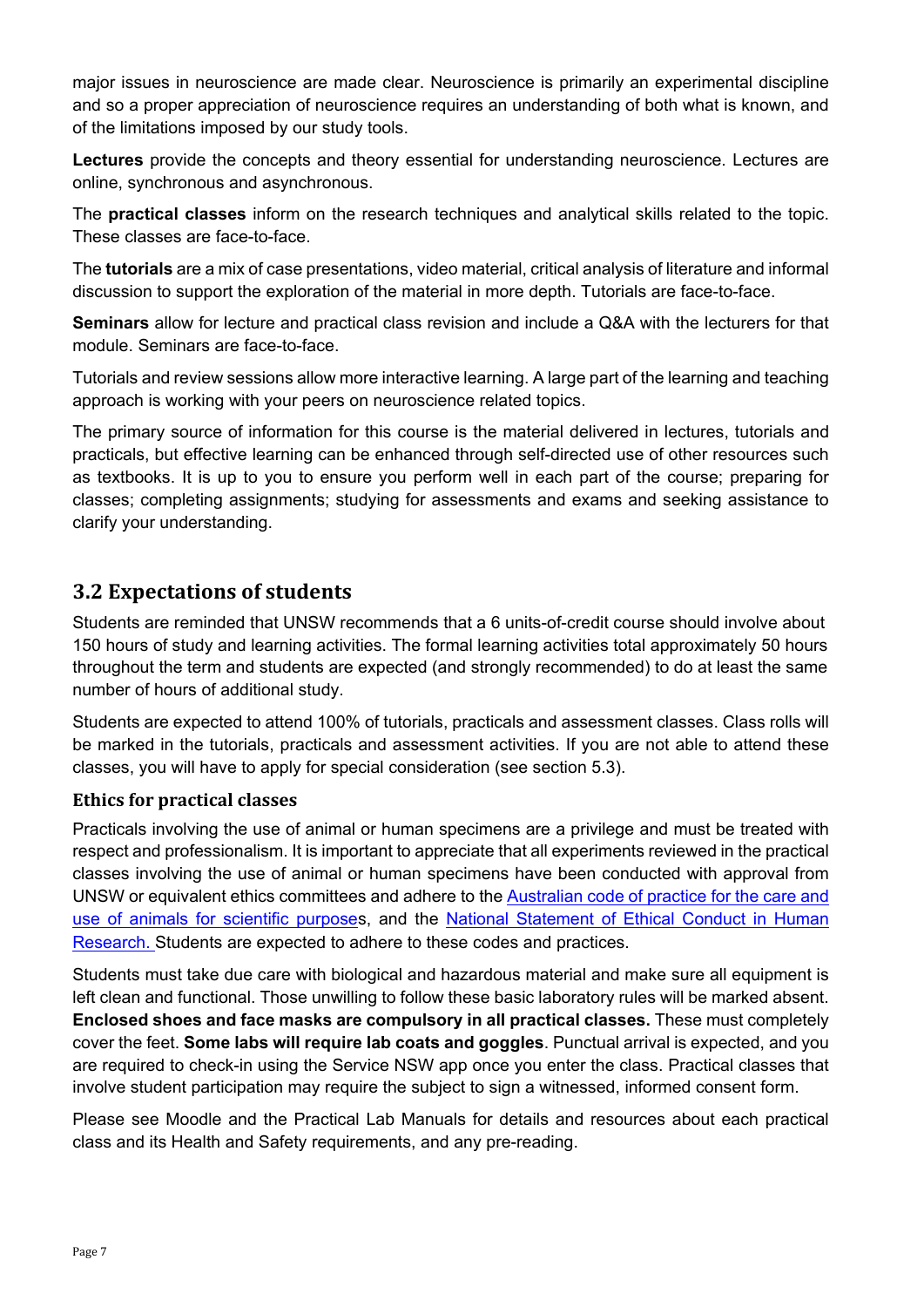# <span id="page-7-0"></span>**4. Course schedule and structure**

Please review the latest timetable on Moodle, link [here.](https://moodle.telt.unsw.edu.au/course/view.php?id=66949) This timetable is subject to changes.

| <b>Weekly course Structure and Modules</b> |          |                                                                                               |  |
|--------------------------------------------|----------|-----------------------------------------------------------------------------------------------|--|
| Week 1<br>31 May                           | Module 1 | 1x Synchronous lecture; 1x Asynchronous lecture; Practical 1;<br>Quiz & SAQ assessment        |  |
| Week 2<br>7 June                           |          | 1x Synchronous lecture; 3x Asynchronous lectures; Practical 2;<br>Wiki Topic Plan submission  |  |
| Week 3<br>14 June                          | Module 2 | No Seminar on Monday 14 June - Public Holiday; Tutorial 1;<br>Quiz & SAQ assessment           |  |
| Week 4<br>21 June                          | Module 3 | 1x Synchronous lecture; 3x Asynchronous lectures; Practical 3                                 |  |
| Week 5<br>28 June                          |          | Seminar (incl. Q&A); Tutorial 2; Quiz & SAQ assessment                                        |  |
| Week 7<br>12 July                          |          | 1x Synchronous lecture; 3x Asynchronous lectures; Practical 4;<br><b>Wiki Page Submission</b> |  |
| Week 8<br>19 July                          | Module 4 | Seminar (incl. Q&A); Tutorial 3; Quiz & SAQ assessment; Wiki<br>Presentation                  |  |
| Week 9<br>26 July                          |          | 1x Synchronous lecture; 3x Asynchronous lectures; Practical 5;<br>Wiki Teamwork submission    |  |
| Week 10<br>2 August                        | Module 5 | Tutorial 4; Quiz & SAQ assessment                                                             |  |

Exam Period: 12 August – 25 August Supplementary Exam Period: 5 September – 9 September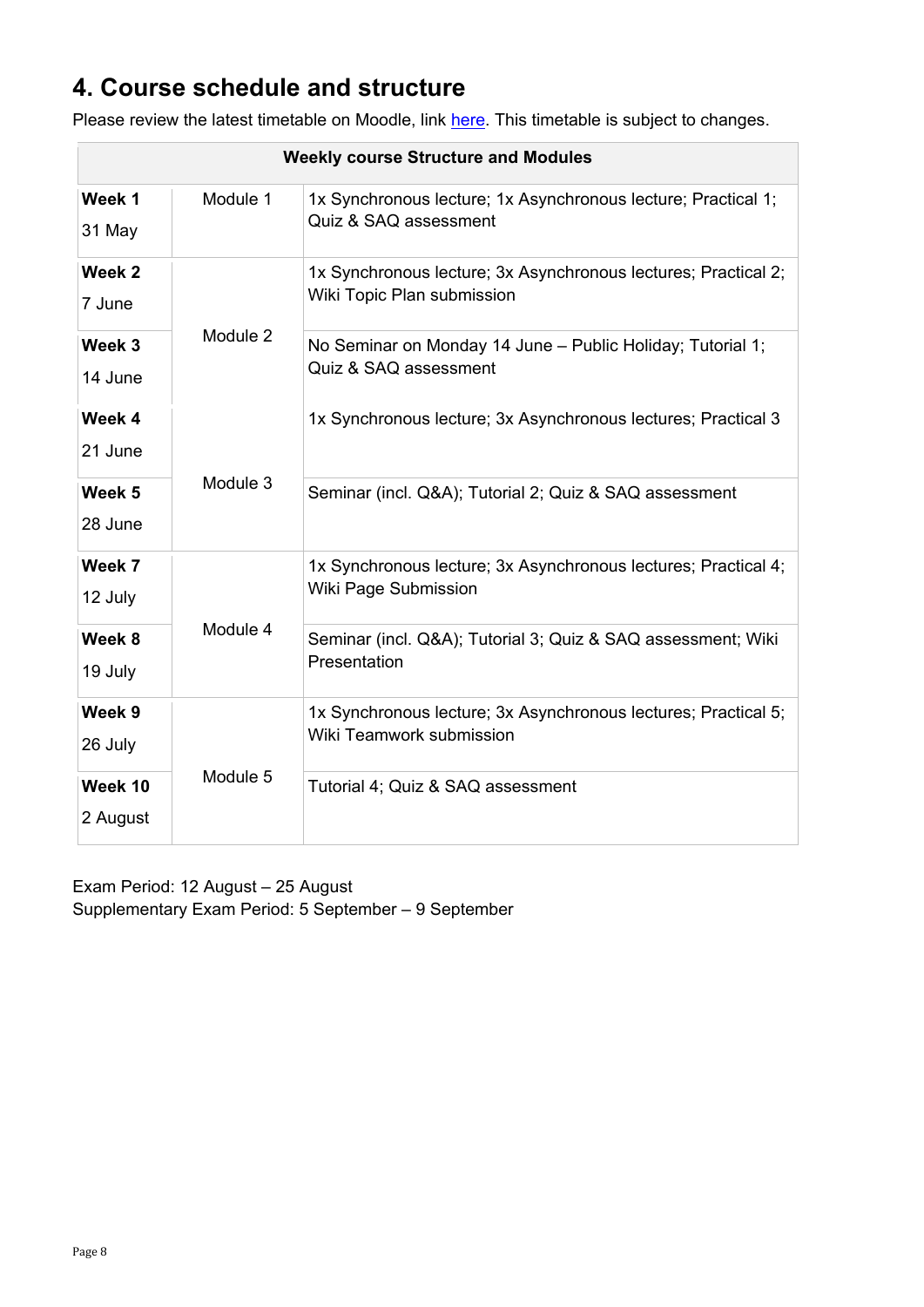# <span id="page-8-0"></span>**5. Assessment**

## <span id="page-8-1"></span>**5.1 Assessment tasks**

| <b>Assessment task</b>                                          | Length                                               |            | Weight Due date and time                                     |
|-----------------------------------------------------------------|------------------------------------------------------|------------|--------------------------------------------------------------|
| <b>Assessment 1: Ongoing on-</b><br>line assessment quizzes     | 10-20 min                                            | <b>20%</b> | End of each module <sup>*</sup> .                            |
| <b>Assessment 2: Short answer</b><br>practice & peer marking    | 15-20 min for<br>SAQ & 30 min<br>for peer<br>marking | <b>20%</b> | End of each module <sup>*</sup> .                            |
| <b>Assessment 3: Group project</b><br>Neuroscience in the Media | Wiki Page;<br>$2500$ words                           | 20%        | Ongoing; Final Wiki Page due in week<br>7 (Thursday 14 July) |
| <b>Assessment 4: Final exam</b>                                 | 2 hours                                              | 40%        | Between 12 – 25 August                                       |

*\* Note that the end of module 1 is the end of week 1, subsequently modules are two weeks each.*

#### **Further information**

UNSW grading system:<https://student.unsw.edu.au/grades>

UNSW assessment policy:<https://student.unsw.edu.au/assessment>

## <span id="page-8-2"></span>**5.2 Assessment criteria and standards**

Each module has one quiz and one SAQ & peer marking assessment. The group project is ongoing and starts in week 1.

Any assessments not completed on the due dates will be marked as zero unless special consideration is granted. For the final and progress quizzes/SAQs, this is typically in the form of a supplemental exam.

Supplementary Final Exam, if granted, will occur between 5-9 September.

#### **Ongoing on-line assessment quizzes:**

There are five quizzes in the course, one per module, and they are worth 20% of the final mark. Your mark is based on the four best of the five quizzes. The quizzes are run online using Inspera (in-class, invigilated) and will take about 10-20 min to complete. A variety of forms of assessment are used in the quizzes including multiple choice, single word answers, labelling figures and filling gaps in text. These quizzes will also help you keep up to date on the content and may include material from lectures, seminars, tutorials and practical activities. Immediate feedback is given, providing an indication on your level of study and understanding of the content from lectures, seminars, tutorials and practical classes in the preceding module.

#### **Short answer practice & peer marking:**

There are five short-answer questions (SAQs) & peer marking assessments, one per module, and they are worth 20% of the final mark. Your mark is based on the four best of the five quizzes. These assessments are run online using Moodle (in-class, invigilated) immediately after the module quiz. You will have 15-20 min to complete one or two SAQs, and ~ 30 min for peer-marking. This will be peer-marked using a provided marking scheme and may also be marked again by the tutors. This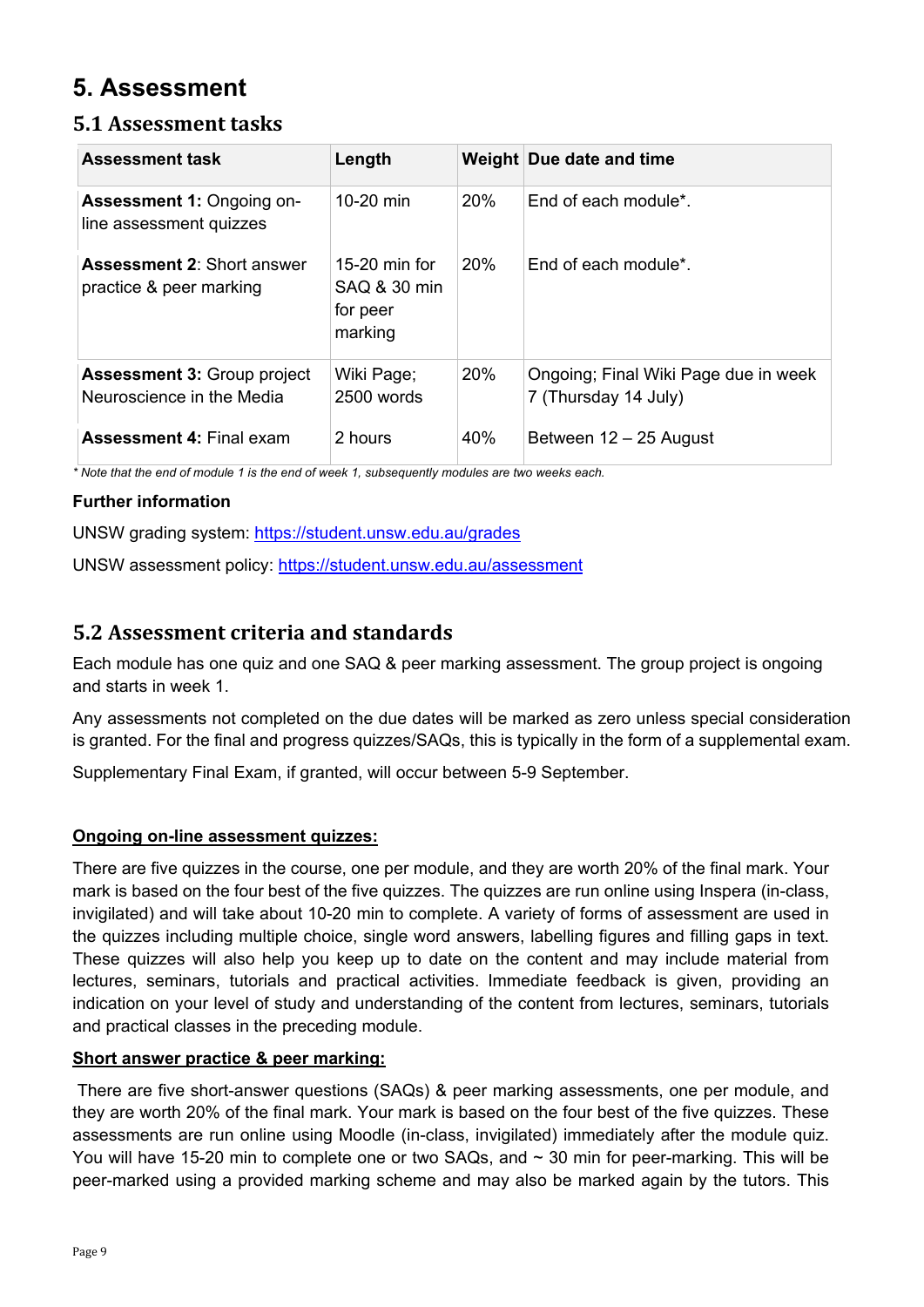helps you develop skills in critical evaluation. 50% of marks for this assessment are allocated for your own answers to the SAQs, and 50% of marks are allocated for your peer assessment (how close your score is to that of other markers and/or the tutors, and the justification of your score). Peer review enables you to get immediate feedback on short answer writing and on your own answer. You can flag your peer marker to be reviewed by the tutors if you disagree strongly with their mark. This type of assessment will help you keep up to date on the content, and also provide some generic skills on communication and critical evaluation, as well as learning tips for the final exam about what makes a good SAQ answer.

#### **Group project Neuroscience in the Media:**

The group project comprises submission of a group Wiki page on a Neuroscience topic of your choice, a presentation of a summary of this topic to the class (in tutorial 3), reflection on teamwork, and participation in critical appraisal of a peer's Wiki. You are also required to do a self-assessment of the quality of your Wiki page in week 5 (using a rubric and annotated example as a guide), with feedback received in week 6. This will allow you to address any issues with the group's Wiki page before submission in week 7.

The details of the various components are described in the Wiki link and Group Project E-book (under the Group Project tab) on Moodle.

Feedback and the mark on your Wiki page will be provided in week 11 and you will get immediate feedback from peers and tutors during your presentation.

#### **Final exam:**

The final exam is 2 hours long, and consists of multiple-choice questions, and five SAQs (one per module topic), of which you are required to answer four. The MCQs and SAQs will be similar in format to the practice SAQ assessments. This is an online exam using Inspera.

<span id="page-9-0"></span>Marks will be incorporated into a final grade and released by UNSW.

#### **5.3 Submission of assessment tasks**

#### **Late Submission**

Late submissions will be penalized at 5% per day capped at five days (120 hours). Students will not be permitted to submit their assessments after this date.

#### **Special Consideration**

If you experience a short-term event beyond your control (exceptional circumstances) that impacts your performance in a particular assessment task, you can apply for Special Considerations.

You must apply for Special Consideration **before** the start of your exam or due date for your assessment, except where your circumstances of illness or misadventure stop you from doing so.

If your circumstances stop you from applying before your exam or assessment due date, you must **apply within 3 working days** of the assessment, or the period covered by your supporting documentation.

More information can be found on the **Special Consideration website.** 

#### <span id="page-9-1"></span>**5.4. Feedback on assessment**

You will receive immediate feedback on your progress quizzes and SAQs/peer marking.

For the group project, you will receive feedback on multiple occasions. Feedback on your Wiki topic plan is in week 3; feedback on your self-assessment of the quality of the Wiki is in week 6; feedback on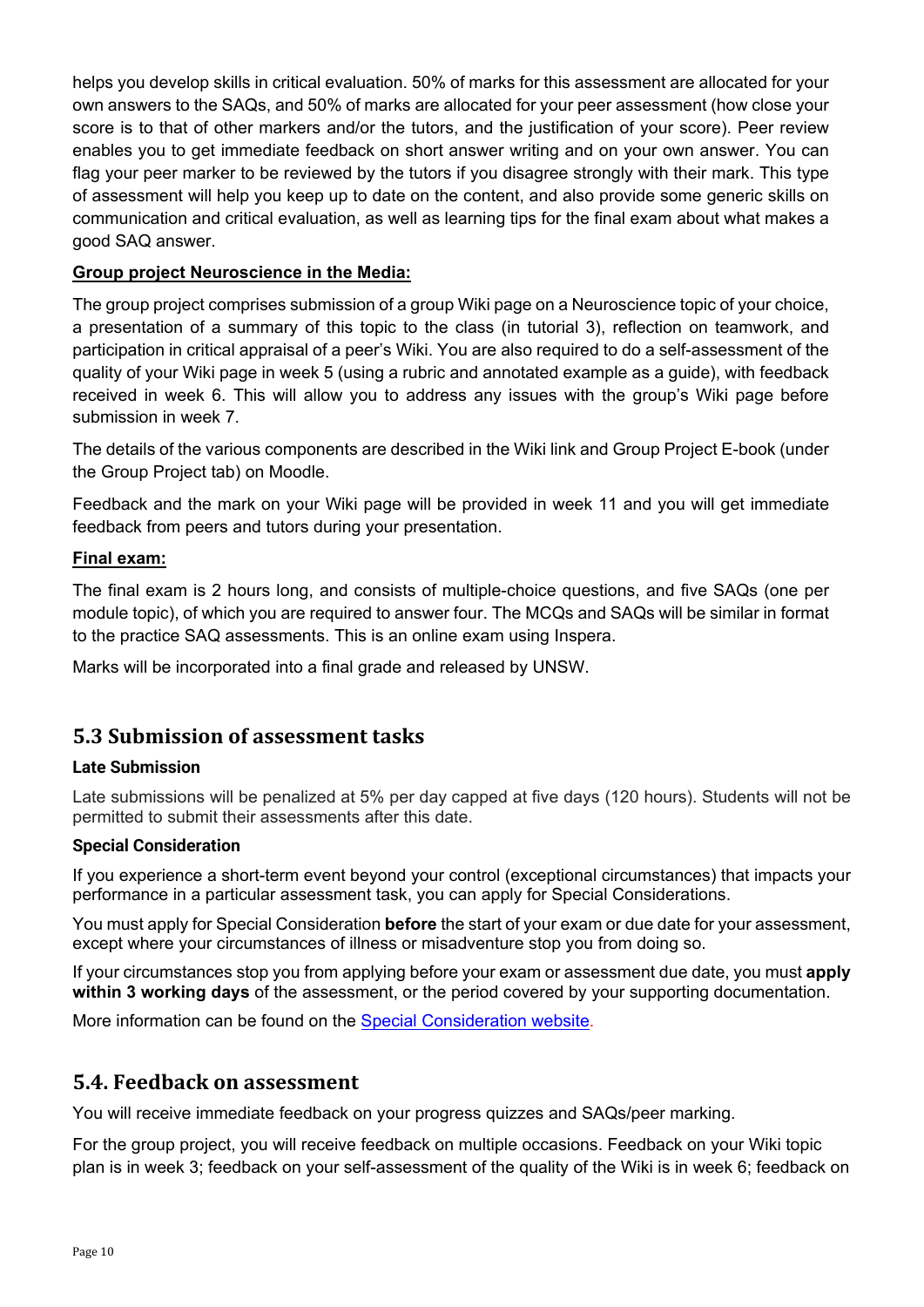your Wiki presentation is immediately after your presentation in week 8; with feedback and a final mark for your Wiki page in week 11.

# <span id="page-10-0"></span>**6. Academic integrity, referencing and plagiarism**

**Referencing** is a way of acknowledging the sources of information that you use to research your assignments. You need to provide a reference whenever you draw on someone else's words, ideas or research. Not referencing other people's work can constitute plagiarism.

Please use **APA referencing style** for the Wiki Group Project.

Further information about referencing styles can be located at<https://student.unsw.edu.au/referencing>

*Academic integrity is fundamental to success at university. Academic integrity can be defined as a commitment to six fundamental values in academic pursuits: honesty, trust, fairness, respect, responsibility and courage.*[1](#page-10-2) *At UNSW, this means that your work must be your own, and others' ideas should be appropriately acknowledged. If you don't follow these rules, plagiarism may be detected in your work.* 

*Further information about academic integrity and plagiarism can be located at:* 

- *The Current Students site* <https://student.unsw.edu.au/plagiarism>*, and*
- *The ELISE training site* <https://subjectguides.library.unsw.edu.au/elise>

*The Conduct and Integrity Unit provides further resources to assist you to understand your conduct obligations as a student:* <https://student.unsw.edu.au/conduct>*.*

# <span id="page-10-1"></span>**7. Readings and resources**

#### **Textbook:**

Neuroscience: Exploring the Brain 4<sup>th</sup> edition Mark F. Bear, Barry W. Connors, Michael A. Paradiso Wolters Kluwer ISBN:9780781778176 <https://www.bookshop.unsw.edu.au/details.cgi?ITEMNO=9780781778176> (print) (recommended for students continuing in neuroscience)

or

Neuroanatomy and Neuroscience at a Glance 5<sup>th</sup> edition Roger A. Barker, Francesca Cicchetti, Emma S.J. Robinson Wiley-Blackwell EISBN:9781119168423 <https://www.bookshop.unsw.edu.au/details.cgi?ITEMNO=9781119168416> (print)

#### **Recommended reading:**

Principles of Neural Science: Kandel, Koester, Mack, Siegelbaum; McGraw-Hill (6<sup>th</sup> edition) <https://www.bookshop.unsw.edu.au/details.cgi?ITEMNO=9781259642234> (print)

Medical Physiology; Boron & Boulpaep; Elsevier (3rd edition) <https://www.bookshop.unsw.edu.au/details.cgi?ITEMNO=9781455743773> (print) <https://unswbookshop.vitalsource.com/products/-v9781455733286> (digital)

Neuroscience; Purves, Augustine, Fitzpatrick et al. Oxford University Press (6<sup>th</sup> edition)

<span id="page-10-2"></span><sup>1</sup> International Center for Academic Integrity, 'The Fundamental Values of Academic Integrity', T. Fishman (ed), Clemson University, 2013.